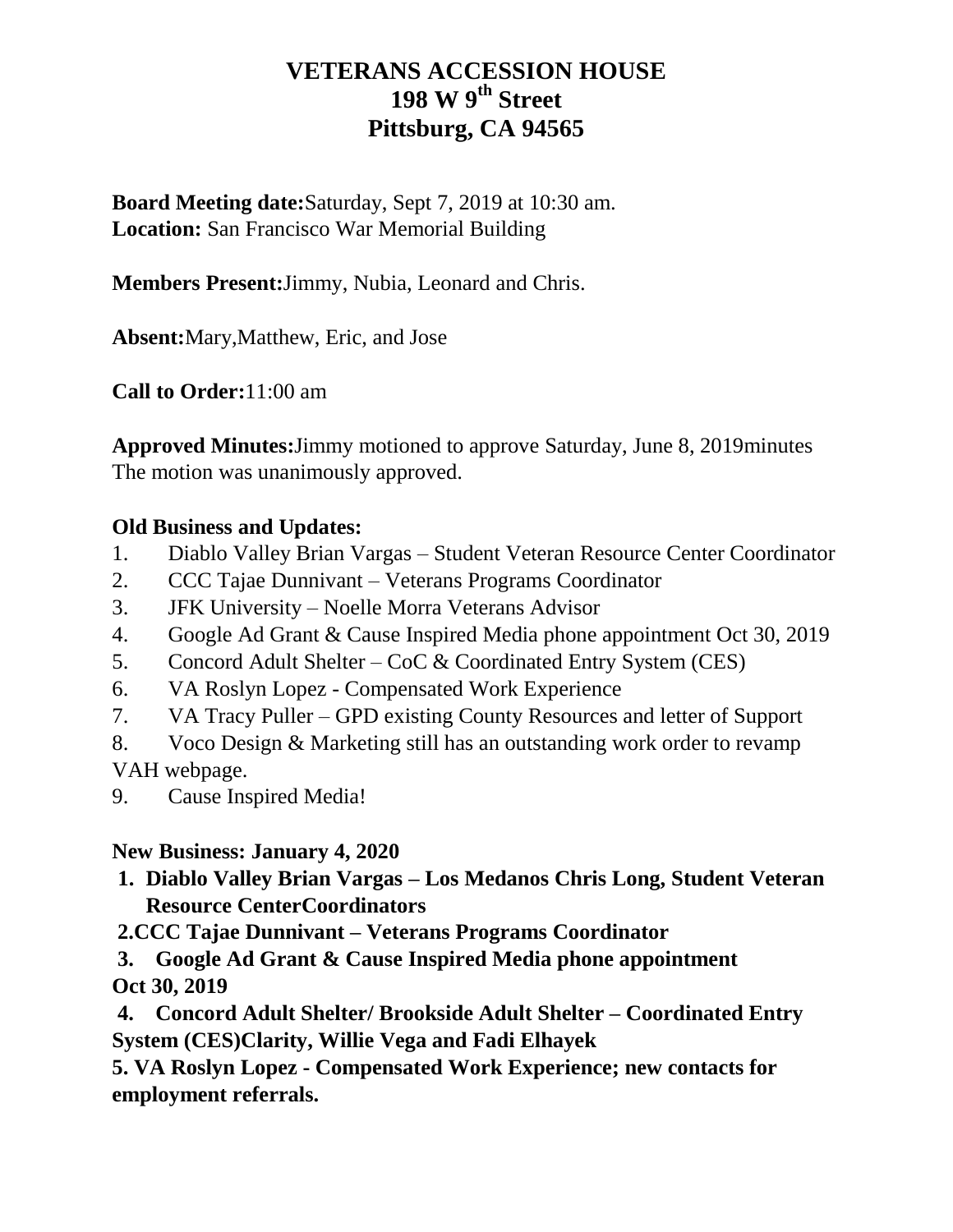## **VETERANS ACCESSION HOUSE 198 W 9th Street Pittsburg, CA 94565**

**7.VA Tracy Puller – Regional GPD Manager meeting. Request for letter of Support**

**8.Voco Design & Marketing still has an outstanding work order to revamp VAH webpage.**

**9.Cause Inspired Media. Phone Conference for November 6, 2019**

- **10. Palo Alto VA Domiciliary, David Grillo, Executive Director.**
- **11. County Council on Homelessness cchealth.**
- **12. CCHealth, Systems Strategies & Planning Administration Georgia Lucy Request to be listed on Roster of CoC providers. Appointment Dec 18, 2019**
- **13. Martinez VA Enrollment and Services Eligibility officer, Maricar Rausa and Derrick Shelton.**
- **14. CCHealth Point In Time count 2020.**
- **15. CPA contract with Regalia & Associates**
- **16. Website Design Mitch Free,Bizdetail**
- **17. GPD Grant Writer Aaron Rome, Rome & Associates: Key claims – Bridge and Service Intensive Transitional Housing (SITH).**
- **18. VAH Case Manager, Alex Alexander of Shelter Inc./ Board member of Delta Stand Down**
- **19. Contingency Plan: Establish operational office site in Concord**
- **20. Non-Profit liability Insurance with Classic Plan**
- **21. VAH Resident population**
- **22. Prospects: Eric Andrew retired Sac County worker; Varun Sanger, San Diego State graduate and Mark Vincent III Berkeley Food & Shelter Oakland.**
- **23. Lease Extension for 198 W 9th Street and 947 Cutter Street, Pittsburg**
- **24. Awarded trademark for "Helping those who served first!"**
- **25. Due Outs: Letters of Intent and Letters of Support**